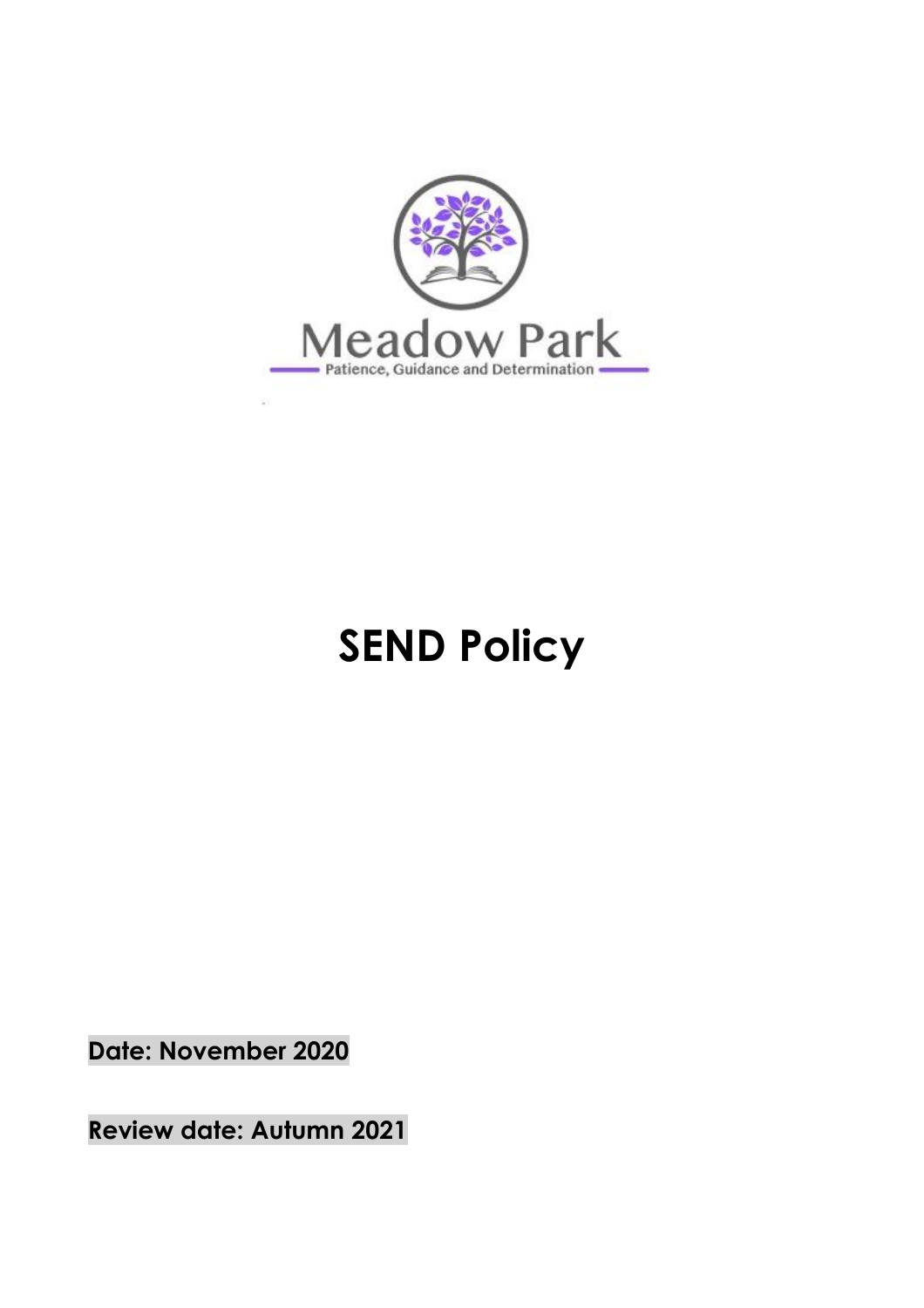## **Contents**

## **1. Aims**

Meadow Park School is a Pupil Referral Unit (PRU) in Knowsley. We are a short stay Pupil Referral Unit for students in Year 3 to Year 11 and also offer commissioned Interventions programmes for pupils from KS1 to KS4. We are situated in the borough of Knowsley in Merseyside. Meadow Park School was graded good by OFSTED in June 2017, who stated, "The school transforms lives". This school works with all Knowsley primary and secondary schools to provide support for students with Special Educational Needs and Disabilities (SENDs). [\(https://www.knowsleyinfo.co.uk/categories/advice-information-local-offer\)](https://www.knowsleyinfo.co.uk/categories/advice-information-local-offer)

Meadow Park School can offer a range of services to out of borough students, as part of our commissioned service. Meadow Park School has established a range of policies and practices to help us deliver the highest quality service to schools and individual children and their families.

At Meadow Park School the vast majority of students are dually registered with their mainstream schools. Here, students are offered a high quality inclusive education in line with the core subjects of the curriculum with a heavy emphasis on personal development skills. This enables them to make the best possible progress in their education and personal development. We offer a range of provision via teaching and therapeutic input to support children with Social, Emotional and Mental Health Difficulties (SEMH). Our belief is that all students have the potential and right to learn, and our aim is to work collaboratively to uncover the underlying difficulties that their behaviour is communicating. We are a place where students are safe, where students learn and where students transform themselves. Our students currently receive support in the following areas:

- Social, emotional and mental health difficulties
- Social, emotional and behavioural difficulties
- Communication and interaction
- Cognition and learning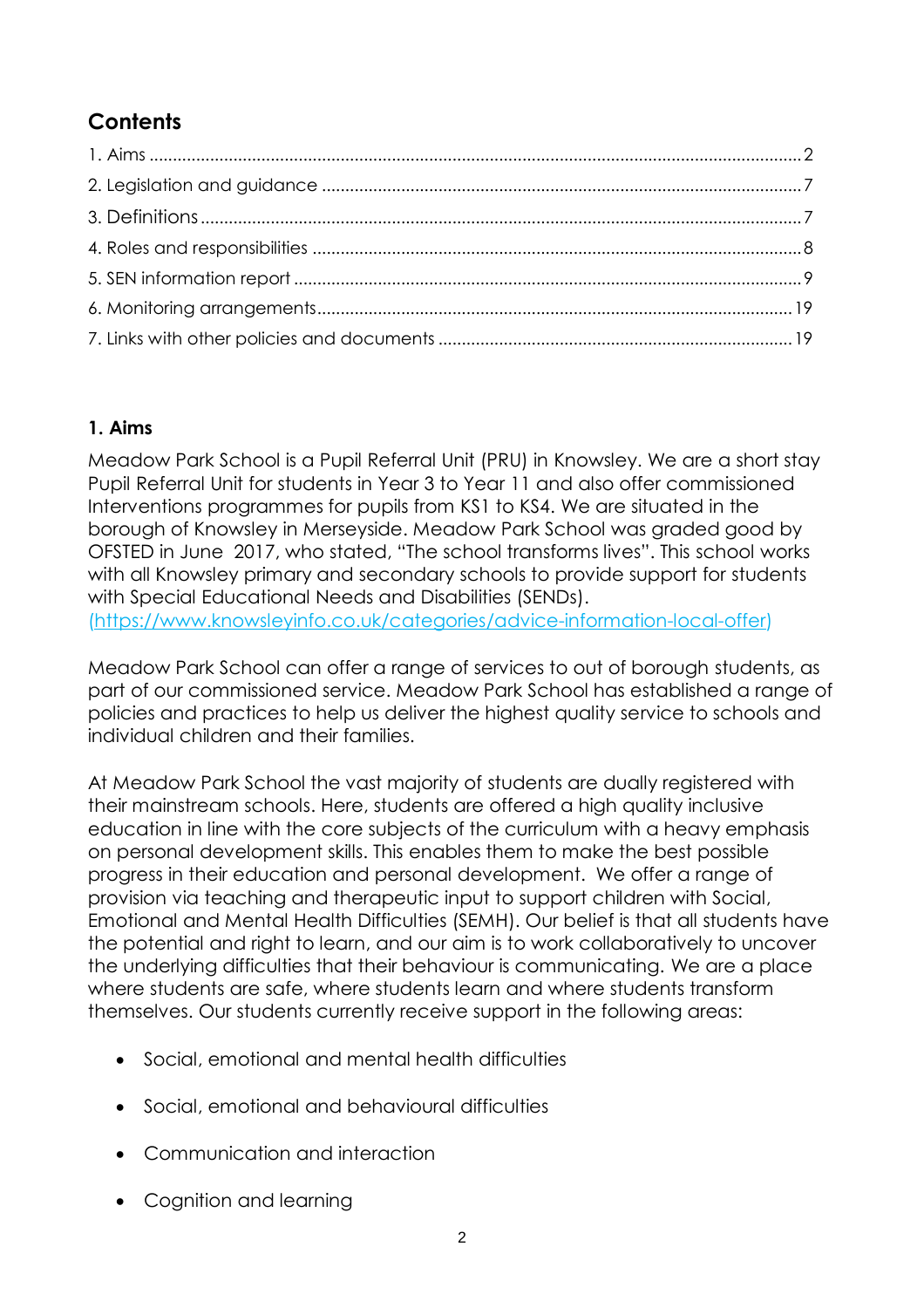Our offer to students is the provision of a quality educational experience where they can be supported to re-engage with learning and make the expected progress they deserve. We encourage students to develop alternative strategies to help to improve their responses to issues which have caused behaviour concerns in their mainstream school and led to difficulties or exclusion.

For however long students stay with us, we help them to:

Become more reflective, understanding the consequences of their behaviour for themselves and others;

Become more engaged with learning, enjoying school and making progress; Be more resilient and able to cope with the challenges they face in school; Improve their attendance;

Improve their attitude towards education, understanding how success at school is the first step towards a productive and happy future.

Meadow Park helps our students to modify their behaviour and attitudes to learning so that they can be successfully reintegrated back into mainstream education as soon as possible, transition to a more specialist provision which can meet their needs or to assist them to move on to the next stage of their education, employment or training.

#### **Who are our students?**

Students arrive at Meadow Park School through a variety of different pathways.

#### **Students who have been Permanently Excluded**

Students who live in Knowsley and have been permanently excluded (whether their school is in Knowsley or not) are entitled to full time education provision from the sixth day of their exclusion. Meadow Park is the only designated school commissioned by the Local Authority to offer this provision. We will do everything we can to quickly assess the reasons for the permanent exclusion, work with the student on addressing the issues which led to the exclusion and/or assess the suitability of the student to make a success of a fresh start in another school.

#### **Knowsley Central Provisions Panel**

Students can be referred to Meadow Park by the Local Authority Behaviour and Inclusion Team once they reach Level Three of the Knowsley Behaviour Intervention Framework. These students have been identified as being at risk of permanent exclusion from their mainstream school despite their school doing everything it can to modify the behaviours causing concern, including the support of external professionals and agencies. They will have been assessed as benefitting from a time limited intensive intervention programme here at Meadow Park School. The placement can last between one and three terms.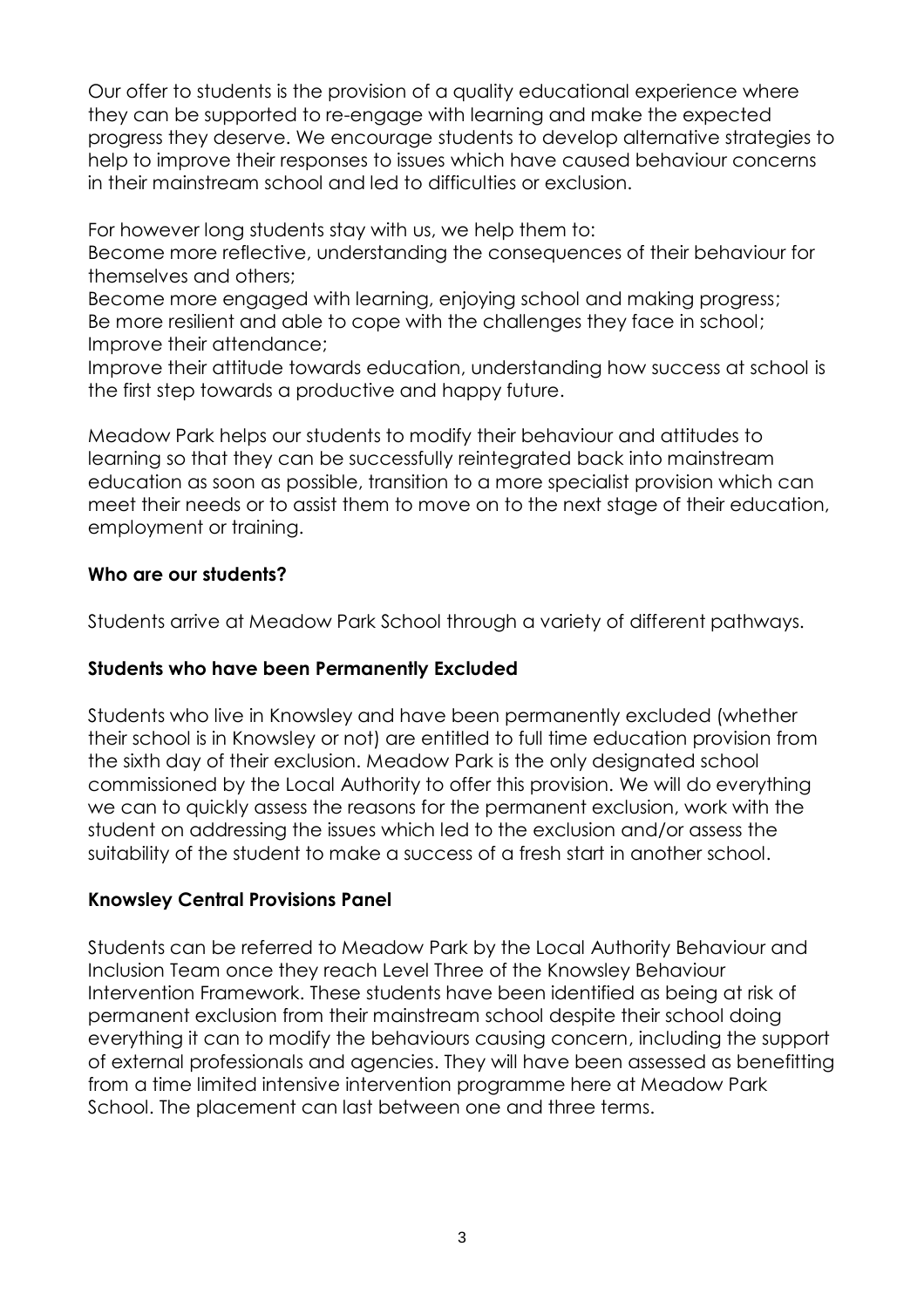#### **Meadow Park Commissioned Places (MPC)**

Meadow Park Commissioned placements are available for all Key Stages and can be between one and three terms, with the exception of KS4, where placements can continue for the duration of the Key Stage. The programme aims to prevent students from being permanently excluded and assist students to be able to return to their home school successfully or go on to further education, training or employment.

#### **Out of Borough Students**

Students who have moved into Knowsley from another borough or area of the country may be referred to Knowsley's Fair Access Panel if they have a previous history of excessive behavioural issues, if they are difficult to place in a mainstream school, or if their previous school was a Pupil Referral Unit. These students will be assessed quickly by Meadow Park staff to establish their best chance of making a successful move into a mainstream school within the Borough. It is our role to help these students reintegrate back to a Knowsley mainstream school as soon as they are able.

Our aims:

- To develop students' self-esteem and social skills
- To provide a calm and nurturing environment
- To build positive relationships between adults and students
- To provide students with a key worker, whose aim is to support them to transition successfully
- To help students understand the consequences of certain behaviours
- To work in partnership with parents and school staff to ensure a consistent approach
- To prevent permanent exclusion
- Improve attendance and engagement in education

#### **Who will be responsible for the student?**

On arrival students will spend some time in our assessment base which is run by our experienced SENCO. Student's academic ability will be assessed, to enable us to place them in the correct class. A Pupil Portrait will be created during this time and shared with the students Form Tutor / Class Teacher to ensure their needs are fully met. At this time, any special needs can be identified early, and evidence for assessment can start to be gathered.

We recommend that termly reviews take place with a member of the Meadow Park team, parents and a representative from the home school. During the review we will look at the student's progress, engagement, strategies and reintegration. We will monitor attendance and provide termly Pupil Profiles which show targets and areas of concerns for each student. The Pupil Profiles will also reflect any special needs that the child has, and how those needs are met.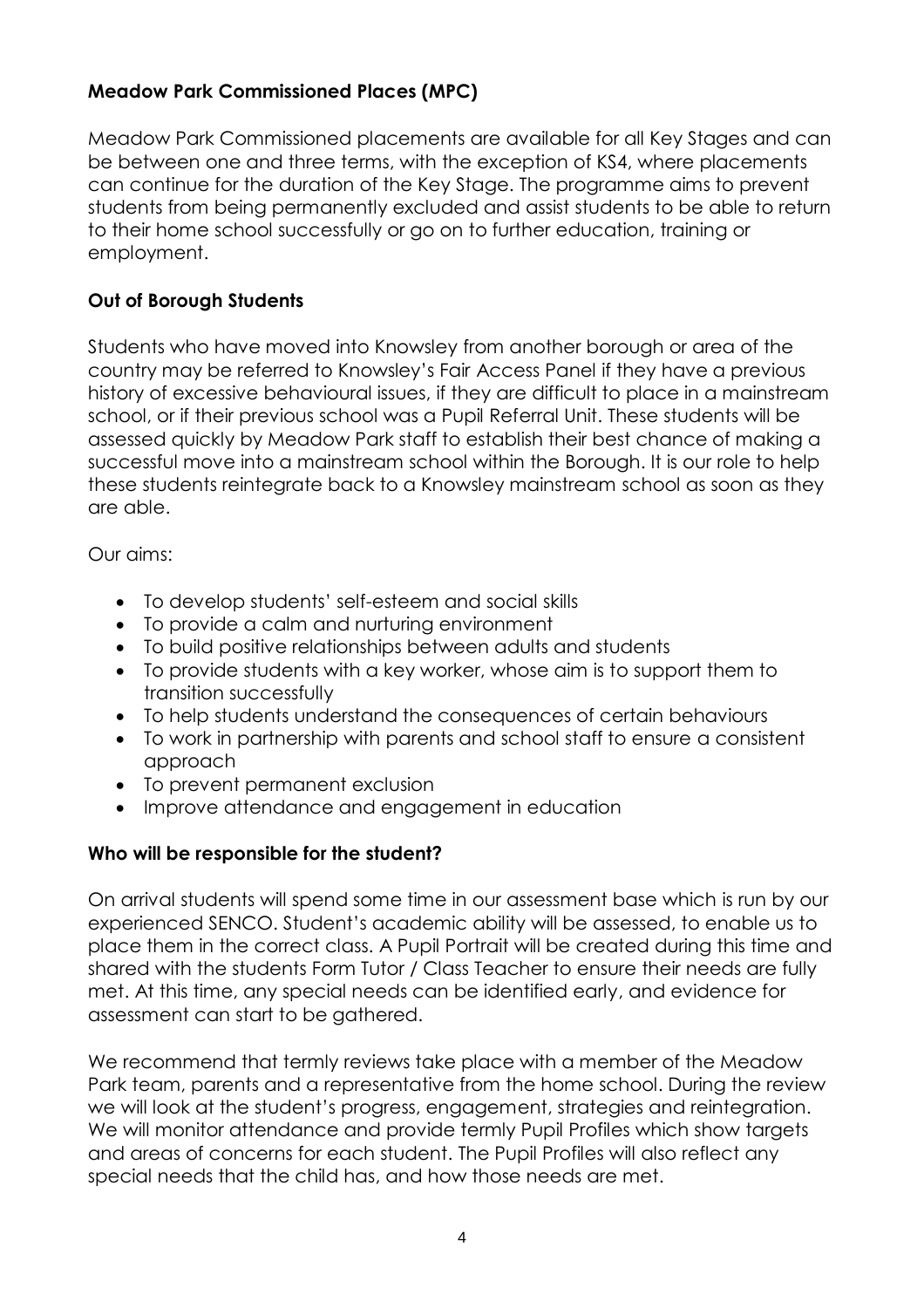## **Curriculum**

Our curriculum is broad and balanced and enables pupils to achieve, gain knowledge, understanding and skills, and build upon them for their future. We offer a range of subjects at Key Stages 1 (Acorns), 2, 3 and 4. At Key Stage 4 we select our qualifications carefully, offering a strong academic core of subjects. Please see our school website for further information on each Key Stage. Students will also have access to Mentor and Therapy support where it is judged to be beneficial to their social, emotional and mental health needs.

## **Acorns**

Acorns is a small, specialist class based at Meadow Park School. We offer support to KS1 children with complex additional social, emotional and mental health needs that are causing significant barriers to learning.

Using attachment friendly practice, children are supported in developing their emotional well-being & self-esteem and are encouraged to form positive relationships using the Six Principles of Nurture:

1. Children's learning is understood developmentally.

2. The classroom/school offers a safe base.

3. Nurture is important for the development of self-esteem/ wellbeing.

- 4. Language is understood as a vital means of communication.
- 5. All behaviour is communication.
- 6. Transitions are significant in the lives of our children.

Acorns offers a creative, multi-sensory approach to the curriculum which supports the holistic needs of the child and ensures that learning is relevant, purposeful and engaging.

There are opportunities to re-visit early learning skills and emphasis is placed on Personal Development which includes PSHE, SMSC, Relationship and Character Education.

In addition to the academic curriculum, an individualized timetable is delivered. It includes a wide range of opportunities such as:

- Outdoor learning
- Gardening
- Junior awards scheme
- Drama & role play
- Makaton
- Therapeutics

The curriculum is also enriched through a diverse programme of wow days, educational trips & visits, local community links and opportunities to engage with new experiences such as educational talks and theatre in education.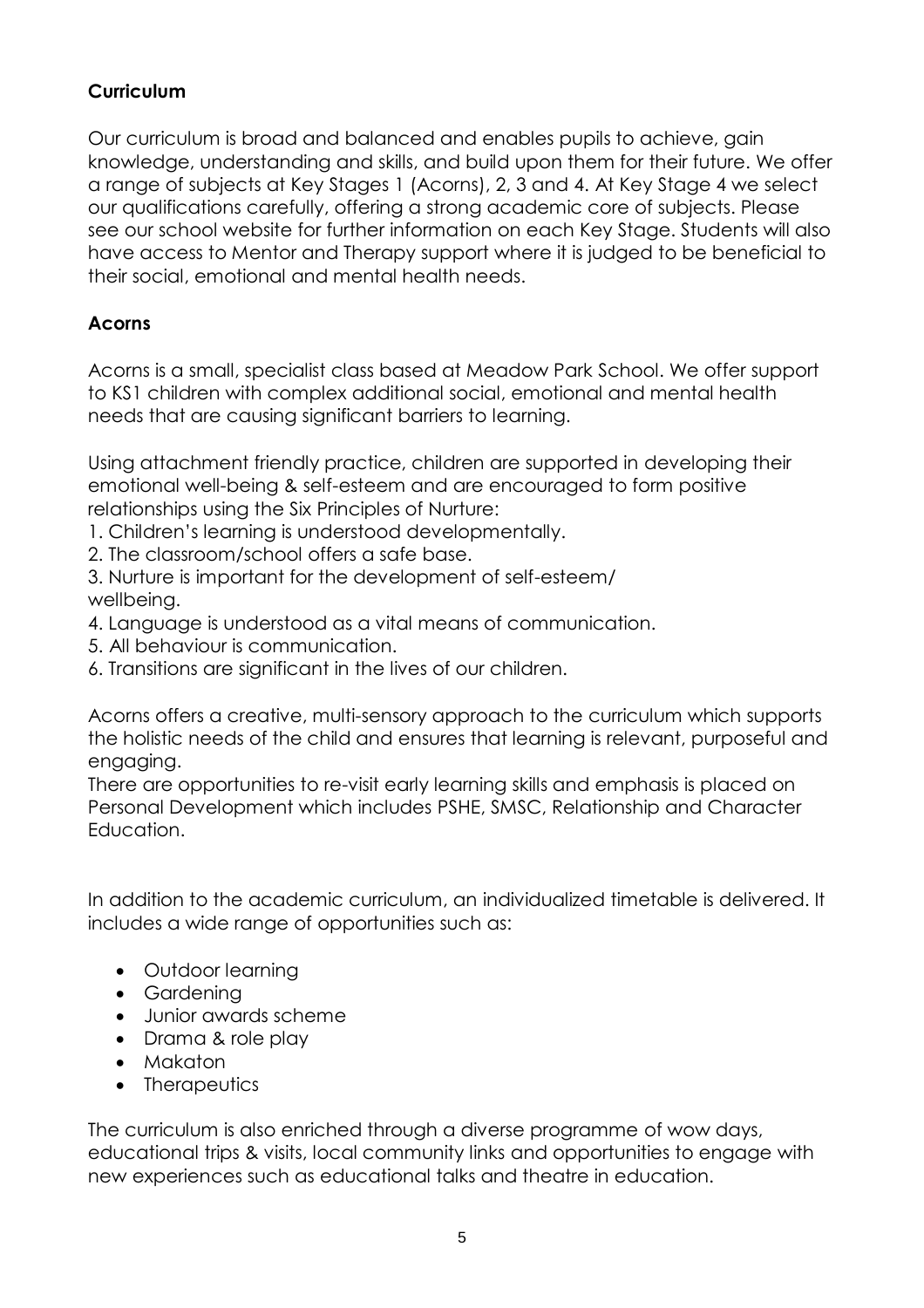Referrals to Acorns are via the Behaviour Intervention Framework. Commissioned places can be accessed from between 1 and 3 terms. The length of placement is specific to each child and is agreed after assessment and consultation between the Acorns team and the home school.

Throughout the placement there will be regular communication with the home school which will include reports on academic, social and emotional progress and attendance.

#### **Meadow Park Support for Schools in Knowsley**

Meadow Park staff also support our mainstream colleagues to reintegrate students back into school at the optimum time to ensure a successful transition and also support in the process of applying for Education Health Care Plans when students need to transition to a more specialist provision.

#### **The Meadow Park Team and what we do**

We are fortunate to have a very skilled team of staff. Meadow Park School has outstanding and experienced teachers and support staff who are experts in delivering the curriculum to students with SEND. There is a high ratio of teachers and support assistants to students which ensures both appropriate behaviour along with progression of learning. Among our team we have:

- Teachers some of whom are general subject teachers able to teach a wide range of subjects and some of whom are specialists.
- Learning Facilitators these are key skilled roles that support the teaching and learning of students both in and outside of the classroom environment. They work with individual students, groups of students and whole classes.
- Mentors and Therapeutic Staff we employ a number of mentors and our own therapy staff. These staff offer a wide range of strategies and interventions aimed at improving personal development skills. They work with students delivering sessions, including play therapy, art therapy, cognitive behaviour therapy, mentoring and peer mentoring programmes, friendship programmes, anxiety and stress management programmes, anger management, building resilience, independent living skills, thinking skills, yoga, relaxation, massage and aromatherapy – to mention but a few! (Due to Covid, all sessions are now socially distanced and our hands-on therapy offer may have to be reduced in the short-term). Our mentors also work with families to offer support and practical advice.
- Attendance Officer we have a designated member of staff who is dedicated to monitoring attendance of students and providing support and advice to improve attendance at school. Our attendance officer works with students in school, with parents and with the Council's attendance team. They work closely with our mentors and outside agencies in order to tackle the root causes of poor attendance.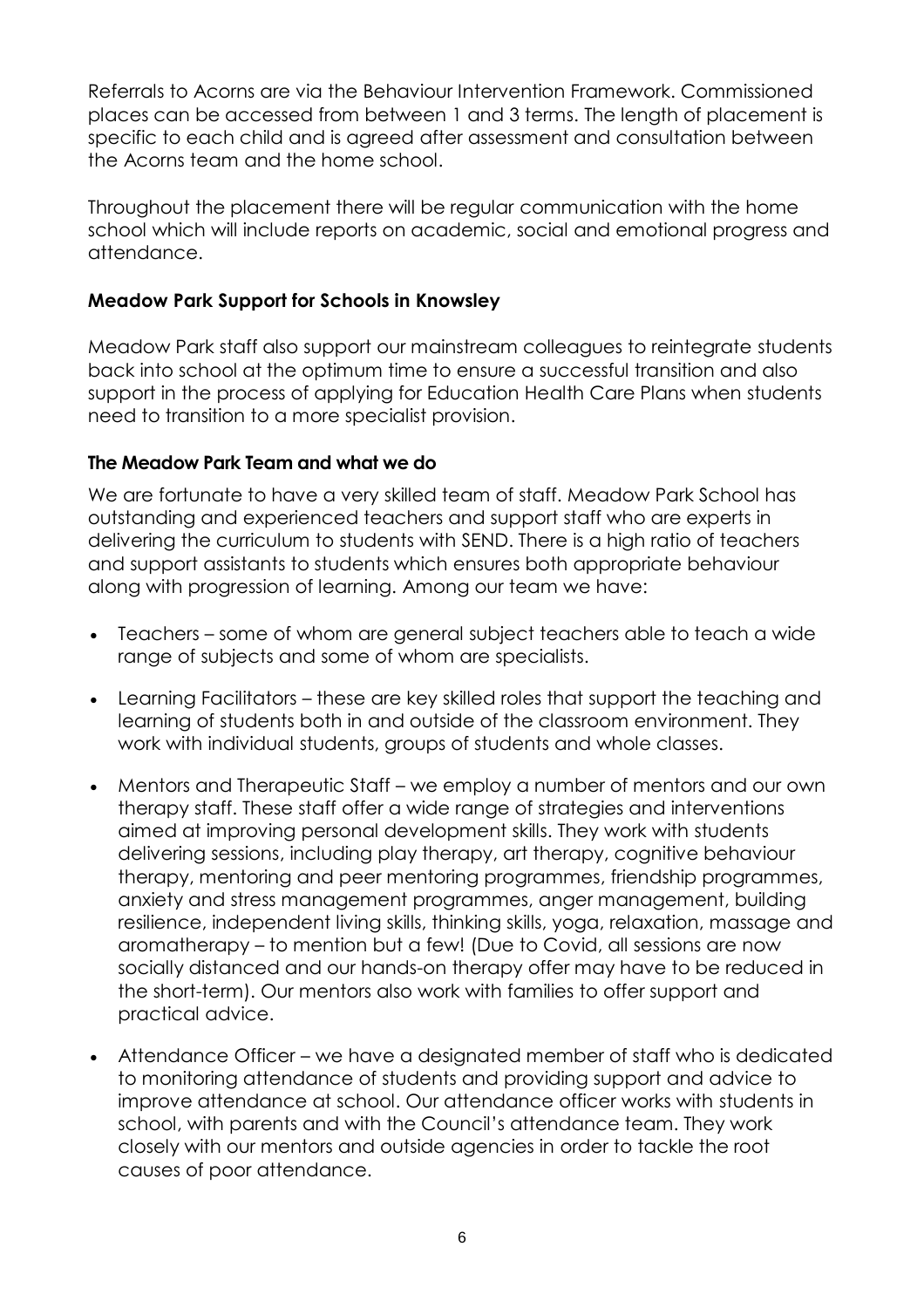Commissioned / Traded Staff – we also buy in additional specialist staff from the Local Authority. These include additional time from an Educational Psychologist and Careers Advisor. These staff work alongside Meadow Park staff to assess the needs of students and help put together tailored plans, they work directly with students and also provide professional advice and guidance to our staff in order to meet the wide range of needs we cater for. We also work closely with the school nurse.

In order to maintain the high level of skill in the teaching and support staff teams at Meadow Park School, we have extensive Continuing Professional Development each academic year. Areas of focus for training and development are identified through the Appraisal Process and whole school development plan. Amongst other training, Anna Hudson, our Lead Teacher for Personal Development, is currently working towards a PG Certificate in SPLD and Dyslexia. All staff are kept fully informed of updates to national and local policies, relevant law and guidance. The emphasis on the importance of Safeguarding our student's wellbeing ensures regular updates and training opportunities for the current educational and Children's Services climate.

## **2. Legislation and guidance**

This policy and information report is based on the statutory [Special Educational](https://www.gov.uk/government/uploads/system/uploads/attachment_data/file/398815/SEND_Code_of_Practice_January_2015.pdf)  [Needs and Disability \(SEND\) Code of Practice](https://www.gov.uk/government/uploads/system/uploads/attachment_data/file/398815/SEND_Code_of_Practice_January_2015.pdf) and the following legislation:

- [Part 3 of the Children and Families Act 2014](http://www.legislation.gov.uk/ukpga/2014/6/part/3), which sets out schools' responsibilities for students with SEN and disabilities
- [The Special Educational Needs and Disability Regulations 2014,](http://www.legislation.gov.uk/uksi/2014/1530/contents/made) which set out schools' responsibilities for education, health and care (EHC) plans, SEN coordinators (SENCOs) and the SEN information report

## **3. Definitions**

Meadow Park provides support for students across the 4 areas of need as laid out in the SEN Code of Practice 2014:

- Communication and interaction
- Cognition and learning
- Social, emotional and mental health difficulties
- Sensory and/or physical needs

As an inclusive school we provide for children with a range of Special Educational Needs and Disabilities.

A student has SEN if they have a learning difficulty or disability which calls for special educational provision to be made for them.

They have a learning difficulty or disability if they have:

 A significantly greater difficulty in learning than the majority of others of the same age, or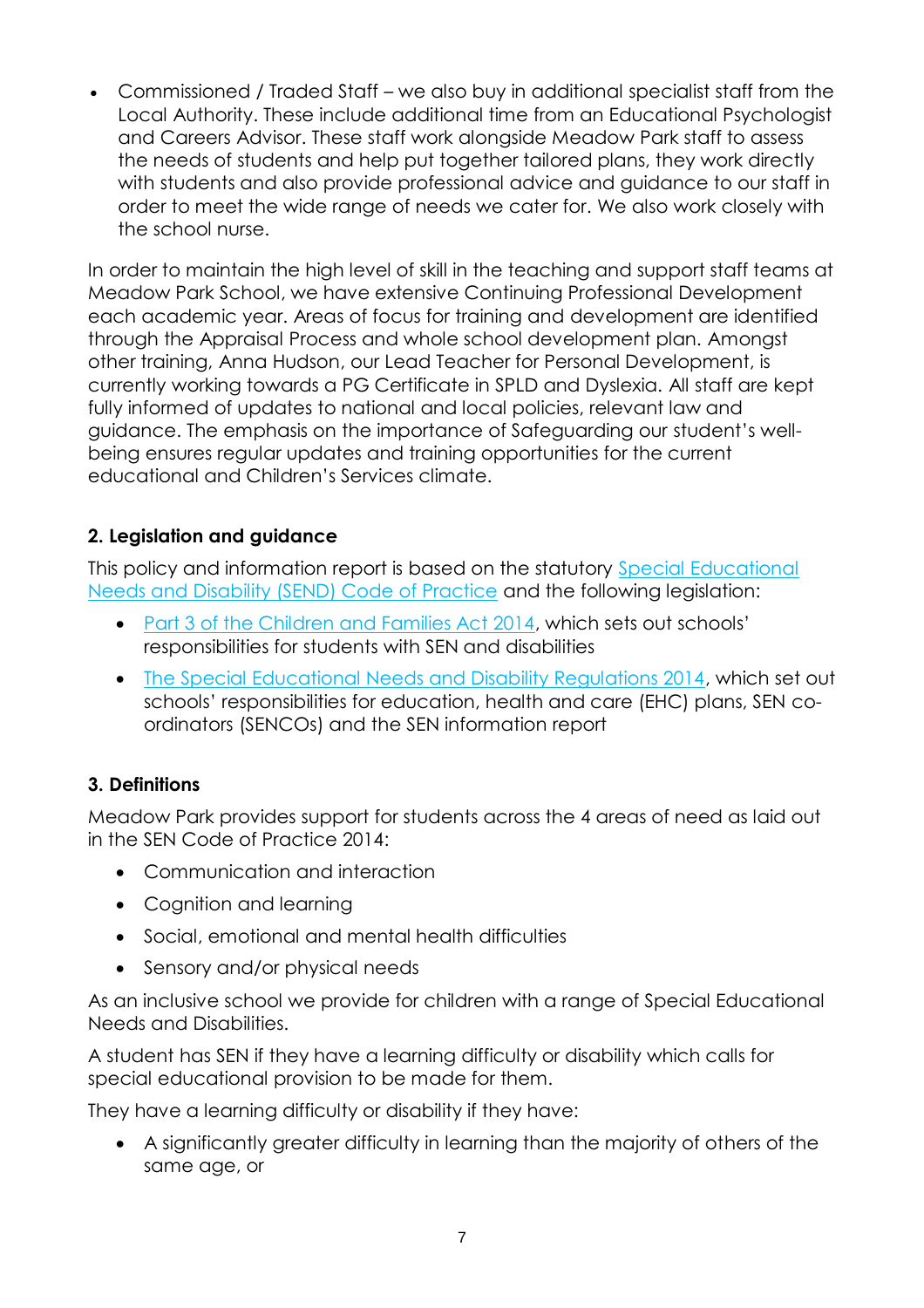A disability which prevents or hinders them from making use of facilities of a kind generally provided for others of the same age in mainstream schools

Special educational provision is an educational or training provision that is additional to, or different from, that made generally for other children or young people of the same age by mainstream schools.

#### **4. Roles and responsibilities**

## **4.1 The SENCo**

The SENCo is Kate Davies (0151 477 8103)

They will:

- Work with the Associate Headteacher(J Cleary) and SEN governor (D McConnell) to determine the strategic development of the SEN policy and provision in the school
- Have day-to-day responsibility for the operation of this SEN policy and the co-ordination of specific provision made to support individual students with SEN, including those who have EHC plans
- Provide professional guidance to colleagues and work with staff, parents, and other agencies to ensure that students with SEN receive appropriate support and High Quality Teaching. Quality assure provision for students with SEN
- Advise on the graduated approach to providing SEN support
- Advise on the deployment of the school's delegated budget and other resources to meet students' needs effectively
- Be the point of contact for external agencies, and the local authority and its support services
- Liaise with potential next providers of education to ensure students and their parents are informed about options and a smooth transition is planned
- Work with the Headteacher and governing board to ensure that the school meets its responsibilities under the Equality Act 2010 with regard to reasonable adjustments and access arrangements
- Ensure the school keeps the records of all students with SEN up to date

## **The Assistant SENCo**

The Assistant SENCo is Matthew Dunn (0151 477 8100)

He will assist the SENCo in the day to day running of the SEND Department, including maintaining and updating the SEN Register, etc.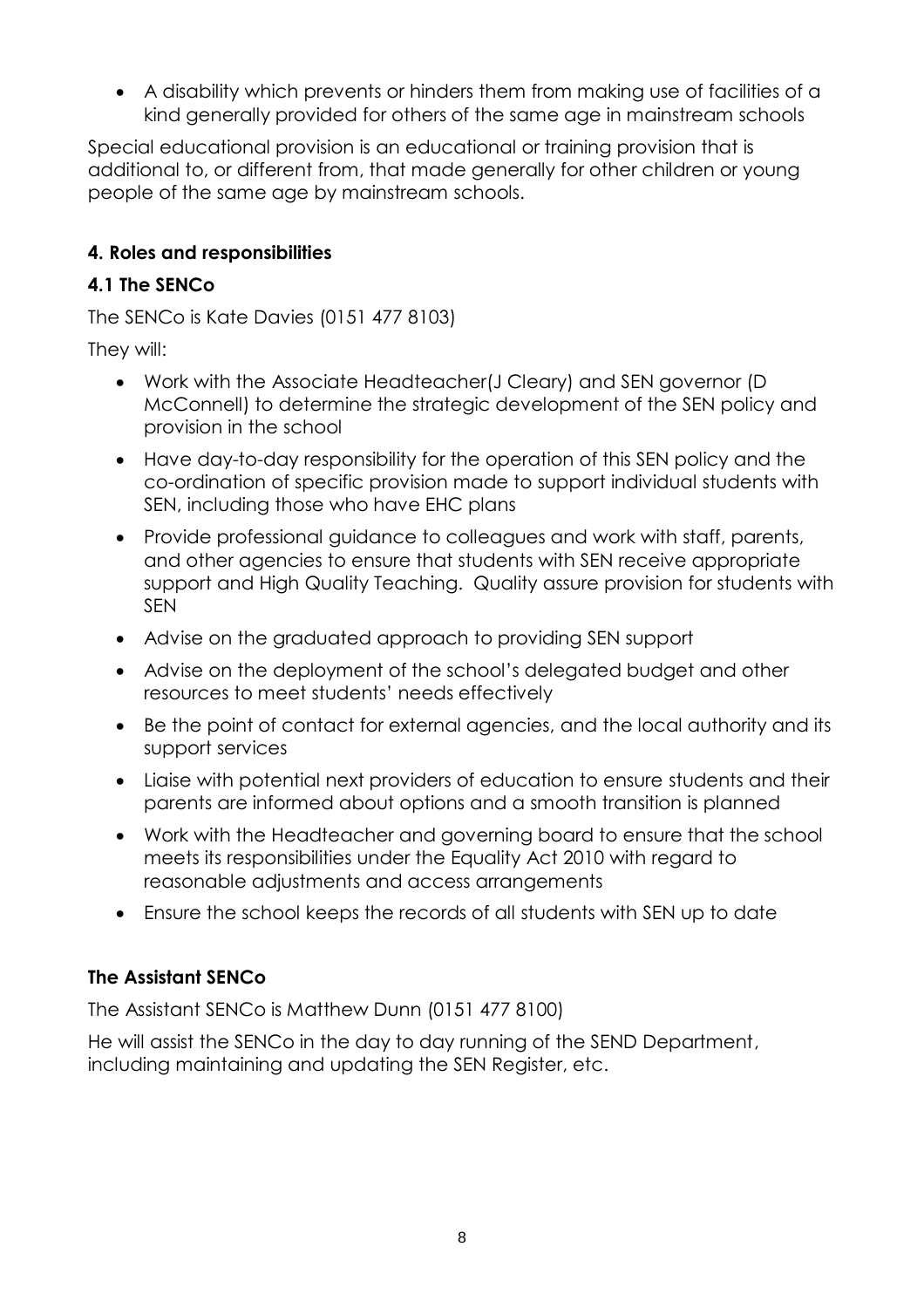## **4.2 The SEN Governor**

The SEN Governor will:

- Help to raise awareness of SEN issues at governing board meetings
- Monitor the quality and effectiveness of SEN and disability provision within the school and update the governing board on this
- Work with the Associate Headteacher and SENCO to determine the strategic development of the SEN policy and provision in the school

## **4.3 The Associate Headteacher**

The Associate Headteacher will:

- Work with the SENCO and SEN governor to determine the strategic development of the SEN policy and provision in the school
- Have overall responsibility for the provision and progress of learners with SEN and/or a disability

## **4.4 Class Teachers**

Each class teacher is responsible for:

- The progress and development of every student in their class
- Working closely with any teaching assistants or specialist staff to plan and assess the impact of support and interventions and how they can be linked to classroom teaching
- Working with the SENCO to review each student's progress and development and decide on any changes to provision, including writing and evaluating Individual Education Plans
- Ensuring they follow this SEN policy

#### **5. SEN information report**

#### **5.1 The categories of children with SEN that are provided for**

Our school currently provides additional and/or different provision for a range of needs, including:

- Communication and interaction, for example, Autistic Spectrum Disorder, Asperger's Syndrome, speech and language difficulties
- Cognition and learning, for example, Dyslexia, Dyspraxia (DCD),
- Social, emotional and mental health difficulties, for example, Attention Deficit Hyperactivity Disorder (ADHD),
- Sensory and/or physical needs, for example, visual impairments, hearing impairments, processing difficulties, Epilepsy
- Mild/moderate learning difficulties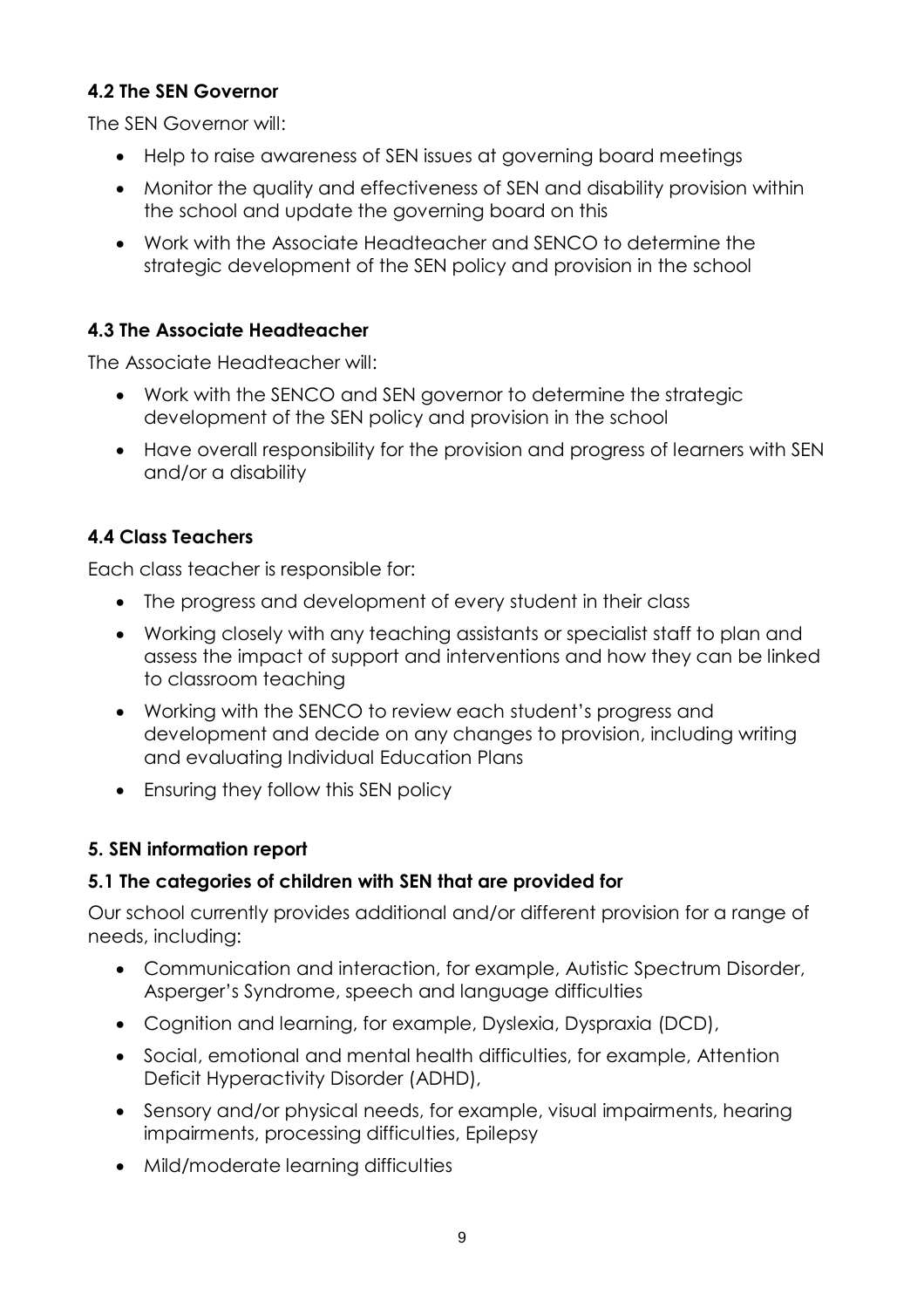## **5.2 Identifying students with SEN and assessing their needs**

We will assess each student's current skills and levels of attainment on entry. Current EHCP's, other professional reports and teacher\parental concerns will also inform each child's assessment. If you are concerned about any area of your child's development please speak to your child's form teacher or our school SENCo who will be able to give additional information about possible next steps planning.

We operate a whole school, rigorous tracking system which informs planning and teaching. This is monitored termly and enables small steps of progress to be recorded and evaluated.

Additionally, class teachers will make regular assessments of progress for all students and identify those whose progress:

- Is significantly slower than that of their peers starting from the same baseline
- Fails to match or better the child's previous rate of progress
- Fails to close the attainment gap between the child and their peers
- Widens the attainment gap

This may include progress in areas other than attainment, for example, social needs or emotional difficulties that have a substantial impact on their learning.

Slow progress and low attainment will not automatically mean a student is recorded as having SEN.

Meadow Park School uses the graduated response levels of intervention as described in the SEN Code of Practice in response to meeting students' needs. When deciding whether special educational provision is required, we will start with the desired outcomes, including the expected progress and attainment, and the views and the wishes of the student and their parents. We will use this to determine the support that is needed and whether we can provide it by adapting our core offer, or whether something different or additional is needed. External agencies will not be involved in supporting children with SEN without parental consent.

## **5.3 Consulting and involving students and parents**

We will have an early discussion with the student and their parents when identifying whether they need special educational provision. Where appropriate all students are involved in monitoring and reviewing their progress and take an active role in making decisions and exercising choice (SEN Code of Practice). Individual students will be supported to:

- State their views about their education and learning
- Identify their own needs (self-assessment and self-evaluation)
- Share in individual target setting across the curriculum
- Self-review their progress and set new targets

The arrangements for consulting young people with special educational needs about and involving them in their education include school council, sessions with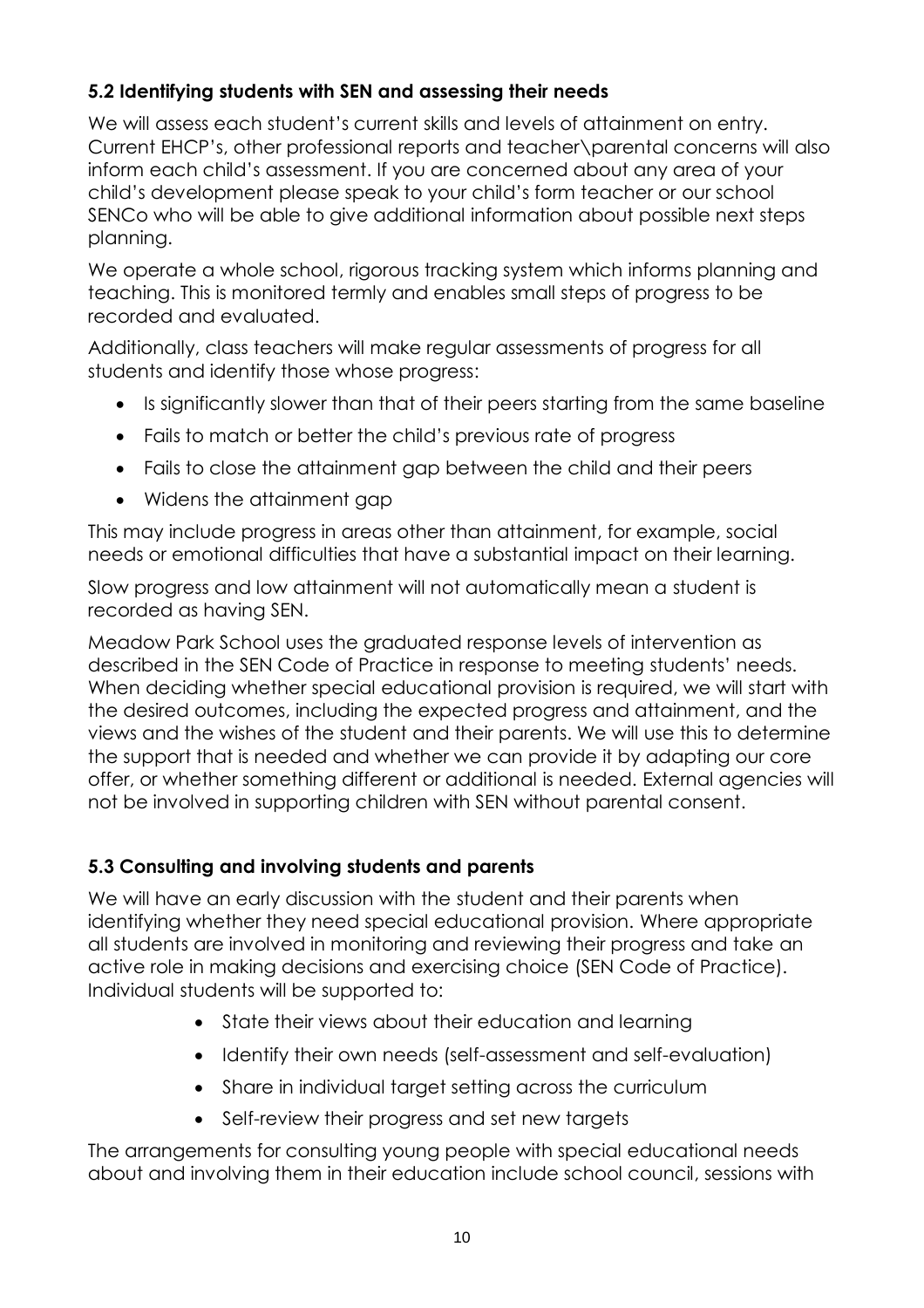the learning mentors, annual and interim reviews, person centered meetings and a range of enrichment activities.

The school values parents and carers and works hard to form strong partnerships for the benefit of the child. We operate an open-door policy and keep parents informed at every stage of their child's education, giving support during decision making and assessment processes around possible SEN. We ensure that parents have suitable access arrangements and that our communication is clear and accessible. We work effectively with all other agencies supporting children and their parents. We make regular, informal contact with parents to feedback/discuss student progress. Parents are also kept informed of their child's progress through regular parent's evenings and termly progress reports.

These conversations will make sure that:

- Everyone develops a good understanding of the student's areas of strength and difficulty
- We take into account the parents' concerns
- Everyone understands the agreed outcomes sought for the child
- Everyone is clear on what the next steps are

Notes of these early discussions will be added to the student's record and given to their parents.

We will formally notify parents when it is decided that a student will receive SEN support.

## **5.4 Assessing and reviewing students' progress towards outcomes**

We will follow the graduated approach and the four-part cycle of **assess, plan, do, review**.

Initially, our designated Senior Leader collects 'Baseline Information' on the student's progress from the referring school or authority. This includes Reading, Writing, Number and any other assessments. This information feeds into a Student Passport.

On arrival, each child is thoroughly base-lined in Reading, Writing, Mathematics and Science. A Personal Development baselining profile, which assesses social, emotional and behavioural development, is also completed. This information is analysed and used to set challenging, but achievable, personalised targets.

Termly assessments take place to determine progress levels in Reading, Writing, Mathematics, Science and Computing alongside the wider curriculum. Regular reporting on the Personal Development targets is completed followed by termly reviews. Senior Leadership Team track and analyse assessment data. This informs future planning.

The class or subject teacher will work with the SENCO to carry out a clear analysis of the student's needs. This will draw on:

The teacher's assessment and experience of the student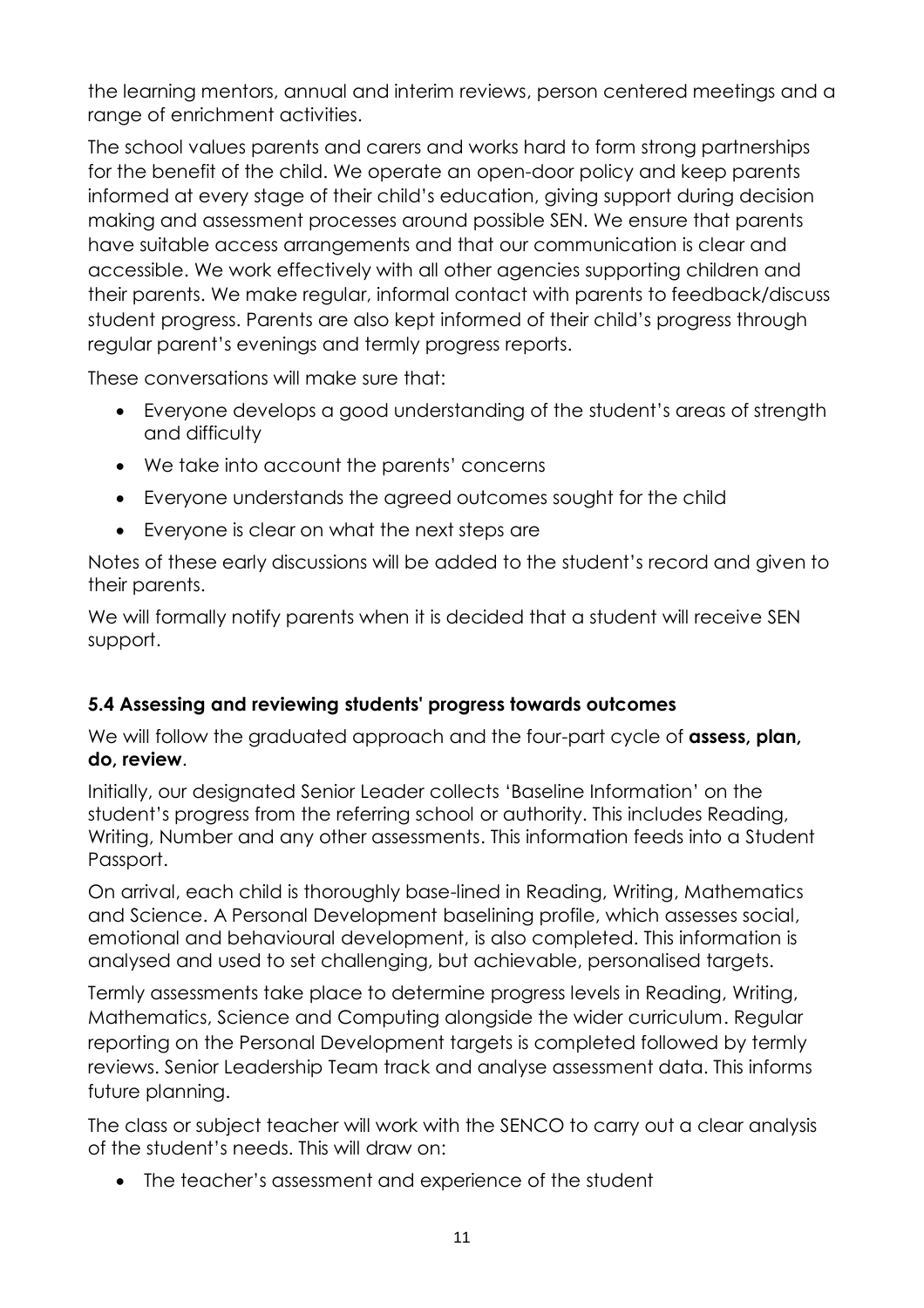- Their previous progress, attainment and behaviour
- Other teachers' assessments, where relevant
- The individual's development in comparison to their peers and national data
- The views and experience of parents
- The student's own views
- Advice from external support services, if relevant

The assessment will be reviewed regularly. If analysis of formative and summative data and student progress, as well as teacher or parental concerns, indicate that there may be an additional need for support, teachers will write an Individual Education Plan in conjunction with the child and parent. These will have SMART Targets which will be used to identify small steps of progress and next steps for learning. Timed interventions may be implemented at this stage to support the student's individual need.

All teachers and support staff who work with the student will be made aware of their needs, the outcomes sought, support provided, and any teaching strategies or approaches that are required. We will regularly review the effectiveness of the support and interventions and their impact on the student's progress.

## **5.5 Supporting students moving between phases and preparing for adulthood**

Meadow Park School works together with parents and students to ensure the very best outcomes for everyone. We will help and guide our KS1, KS2 and KS3 students to move on to a more permanent provision, whether that is in a mainstream school or a more specialist setting. We expect that our KS4 students achieve a range of qualifications and prepare for the next stage of their education after they leave Meadow Park. We are a place where students are safe, where students learn and where students transform themselves.

We will share information with the school, college, or other setting the student is moving to.

Endings are taken very seriously at Meadow Park School. A great deal of preparation takes place before your child is fully reintegrated back into their mainstream school, a new school or on to a more specialist provision. This involves a celebration of their successes. Where required, students may receive outreach sessions in their school to support the transition. Staff undertake in-depth work related to the transfer to a range of educational establishments, including apprenticeships, college and work-based placements.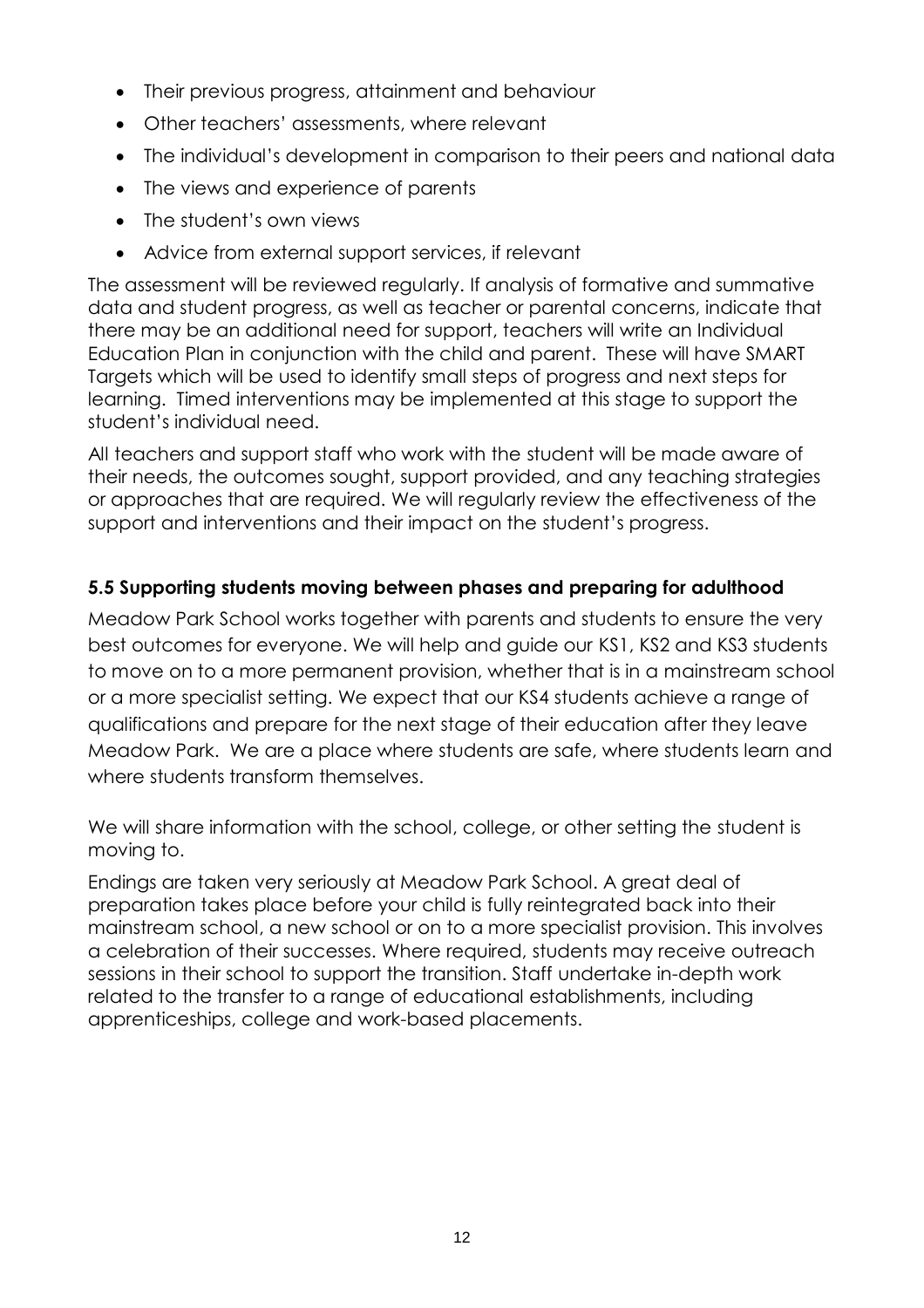## **5.6 Our approach to teaching students with SEN**

Teachers are responsible and accountable for the progress and development of all students in their class.

High quality teaching is our first step in responding to students who have SEN. This will be differentiated for individual students and personal targets will be put into place.

- We have a high ratio of staff to students in all classes with extra adult support in classrooms or for individuals.
- Personalised provision will be delivered through time limited programmes which are regularly reviewed to assess impact
- Students will access personalised provision through adapted resources and interventions (1-1 or small group work)
- Multi-sensory teaching methods
- Exciting, creative curriculum based around students' needs
- Clear sanctions and rewards
- Access to additional mentoring, therapies and SEMH interventions

In order to be as successful as we possibly can with our students, it is necessary for us to work with a wide range of partners. We often need to look beyond developing learning skills, in order to unlock the true potential of our students. We believe that a person centred approach works best, and this means that we will work with you, and make joint decisions about your child's provision. This sometimes means that some of the strategies and interventions have to extend beyond school into the home and community, so it is essential that we have a very close and secure working relationship with parents/carers.

We work in close collaboration with a wide range of services and agencies, which we involve on an individual needs basis, as part of a co-ordinated approach to meeting the holistic needs of our students.

We will also provide the following interventions:

#### **Therapeutic –**

- Cognitive Behaviour Therapy
- Play therapy
- Draw n talk therapy
- Aromatherapy
- Reiki
- Massage
- Yoga
- Relax kids
- Sound Therapy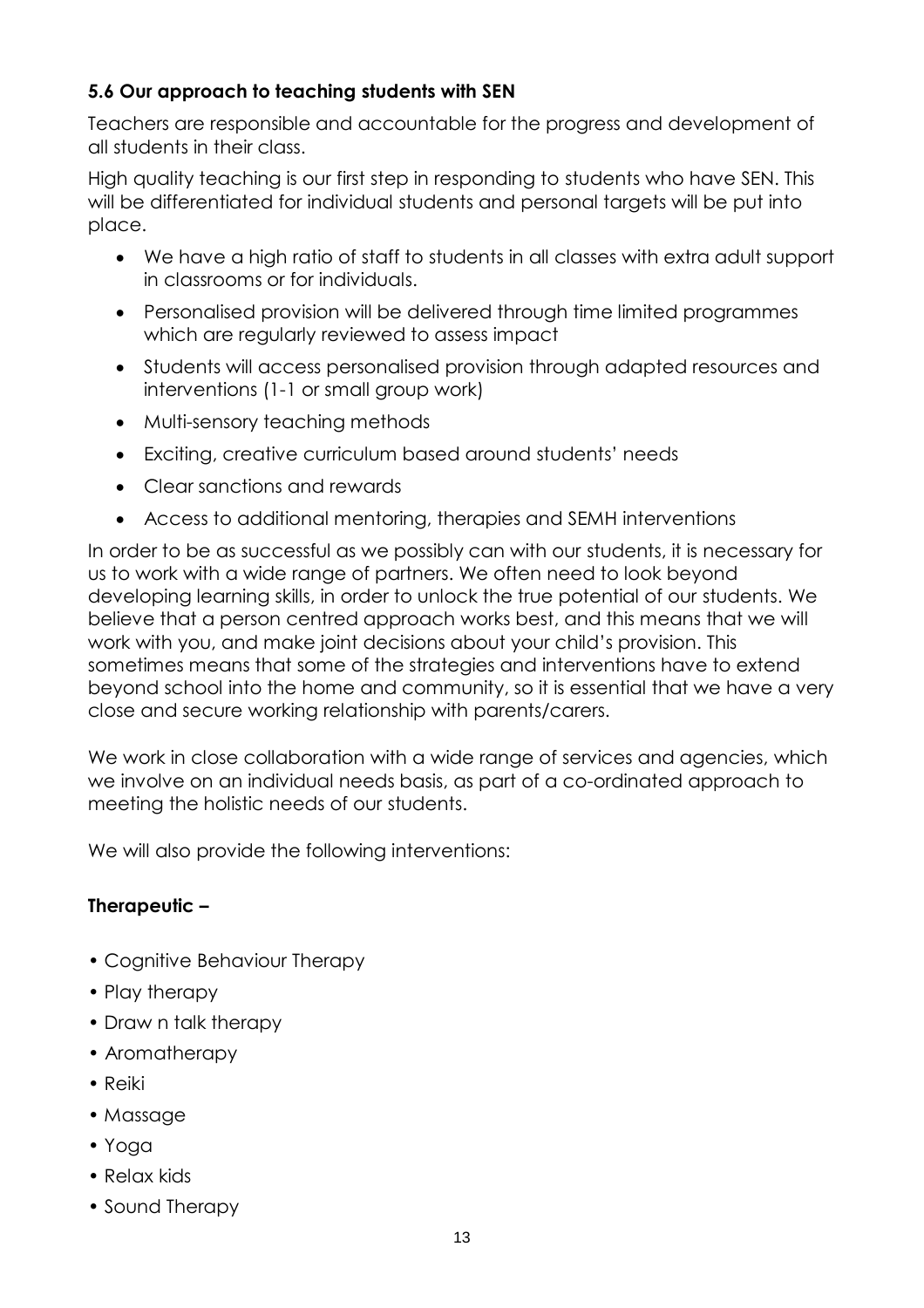- Music therapy
- Prana Yama Breathing
- Bereavement Counseling
- Laughter Therapy
- Colour Therapy
- Metamorphic Therapy

#### **Interventions –**

- Active Literacy Programme
- Peer Mentoring
- Starving the Anger Gremlin
- Anger Management Programme
- Webster Stratton Programme
- Social Use of Language Programme
- Crisis Intervention
- Real Love Rocks
- Online Safety Programme
- Criminal Exploitation Programme
- Sexual Exploitation Programme

#### **Counselling –**

- Smoking Cessation
- KOOTH
- Drug and alcohol misuse counselling
- MALS gun, knife and gang crime mentoring
- Bully Busters

#### **5.7 Adaptations to the curriculum and learning environment**

Meadow Park School ensures that personalised learning is planned, implemented and reviewed for each individual student. The level of differentiation may vary considerably depending on the learning needs/styles of each individual student; resources are identified and allocated based on the student's needs in order to access the curriculum.

We make the following adaptations to ensure all students' needs are met:

 Differentiating our curriculum to ensure all students are able to access it, for example, by grouping, 1:1 work, teaching style, content of the lesson, etc.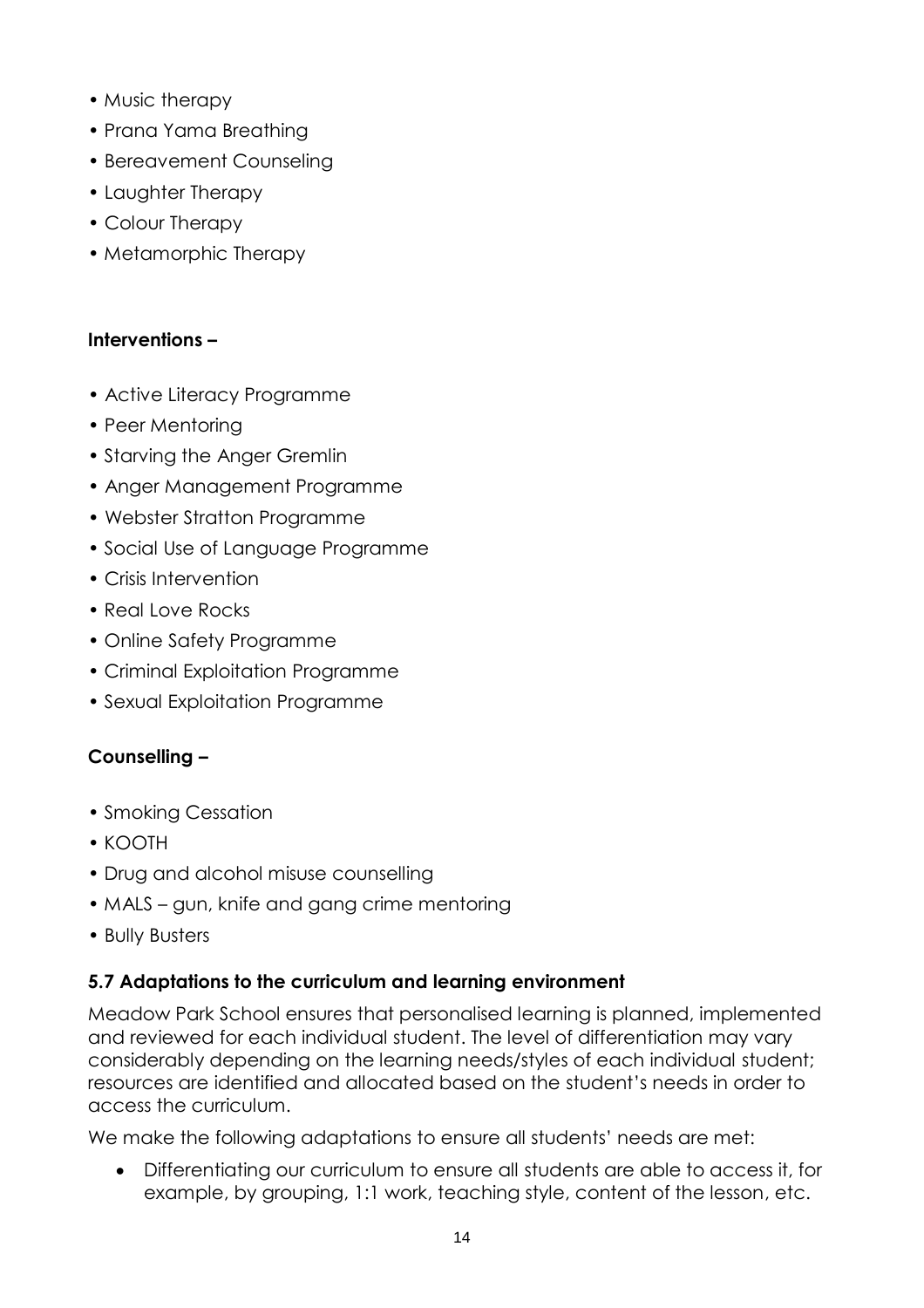- Access arrangements for tests and/or examinations
- Alternative qualifications and certificates
- Work based learning opportunities where appropriate
- Adapting our resources and staffing
- Using recommended aids, such as laptops, coloured overlays, visual timetables, larger font, etc.
- Differentiating our teaching, for example, giving longer processing times, pre-teaching of key vocabulary, reading instructions aloud, etc.
- ASC friendly classrooms
- Small class sizes with a high level of adult support
- Work experience

## **5.8 Additional support for learning**

Our talented team of specialist staff have training in the following areas:

- Team Teach training (An approved method of de-escalation and positive handling)
- Health and safety
- Lifting and handling
- Dealing with conflict
- Staff have been trained to work with a range of needs including ADHD, attachment disorders, Autism and a range of mental health conditions.

As well as teachers and learning facilitators, we also employ therapists and mentors and we work closely with a range of external agencies and other professionals to provide a holistic approach to education. Additionally, we have links with Everton in the Community, who help us to deliver a range of programmes including: Enterprise, Employability and Social Action programmes which will support our young people and families.

All staff are trained in child protection and are responsible for ensuring your child's safety and well-being.

## **5.9 Expertise and training of staff**

Our SENCO has 10 years of experience in this role and has worked as a teacher in Liverpool and Knowsley, across Foundation Stage, Key Stage 1, Key Stage 2 and Key Stage 3. She is fully accredited and has achieved The National Award for SEN Coordination.

They are allocated over 20 hours a week to manage SEN provision.

Our Assistant SENCo has also achieved a post graduate certificate of education in The National Award for SEN Coordination.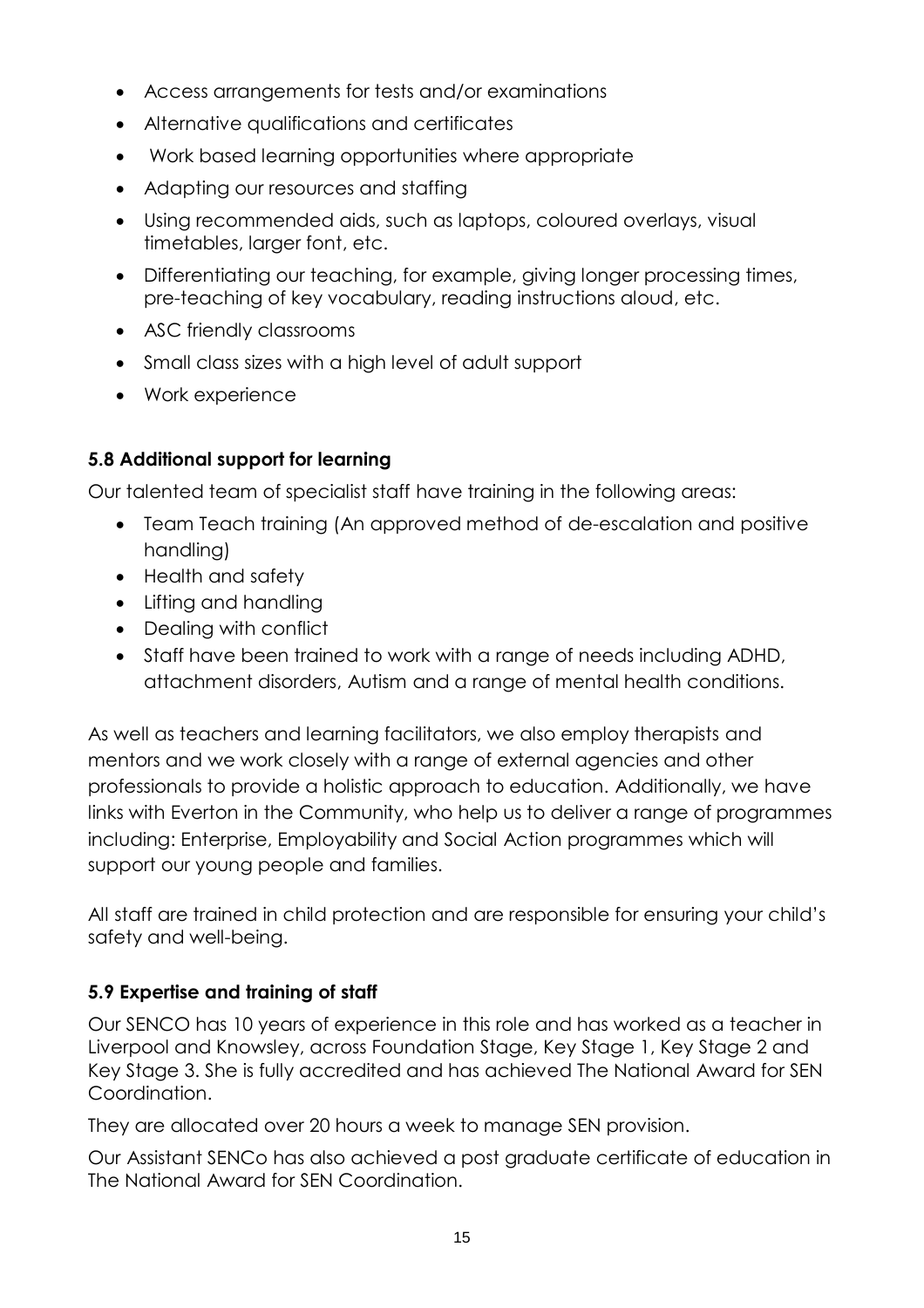Our Acorns Specialist Teacher & Personal Development Lead is trained in a variety of areas including Attachment & Trauma and Neurodiversity. She is currently studying for a PGCert in SpLD Dyslexia.

We have a team of 14 Learning Facilitators, including 2 higher level teaching assistants (HLTAs) who are able to support children with SEN.

In the last academic year staff have been trained in a wide range of topics including: First Aid Training; Administering Medicines in School; Team Teach (Deescalation and Safer Handling); Safe Guarding; Mental Health Awareness; Counselling Concepts; CBT; Theraplay; Emotions and emotional disorders; Trauma and resilience; Working with Challenging Behaviour; Delivering Interventions Programme; Exploring Learning Disabilities; Anxiety in Children( Covid 19); Relationships, sex and health education (RSHE) for pupils with special educational needs and disabilities (SEND) and High Quality Teaching for children with SEND. This list is not exhaustive. Further details on request.

We use specialist staff for mentoring and therapeutic interventions.

Training provided to our staff responds to the needs of the children and staff at any given time. Continuing professional development ensures that all staff are confident and compliant with current policies, legislation and good practice.

## **5.10 Securing equipment and facilities**

•The school's SEN budget is allocated to meet the needs of the children on the SEN Register

•The progress and attainment of all children is rigorously tracked and resources are allocated according to need

•The SEN budget is used to ensure that sufficient numbers of school staff are employed, qualified and trained to support your child and to purchase specialist help if needed. For example, we commission an Educational Psychologist in order to meet specific needs

•We also use the budget to ensure that children's individual needs are met from specific interventions and programmes, where appropriate

•Our Pupil Premium funding is allocated effectively to ensure that all students have the best possible chance to achieve

#### **5.11 Evaluating the effectiveness of SEN provision**

We evaluate the effectiveness of provision for students with SEN by:

- Reviewing students' individual progress towards their goals each half term
- Reviewing the impact of interventions on an ongoing basis and half termly
- Quality assurance by the SENCO
- Holding annual/interim reviews for students with statements of SEN or EHC plans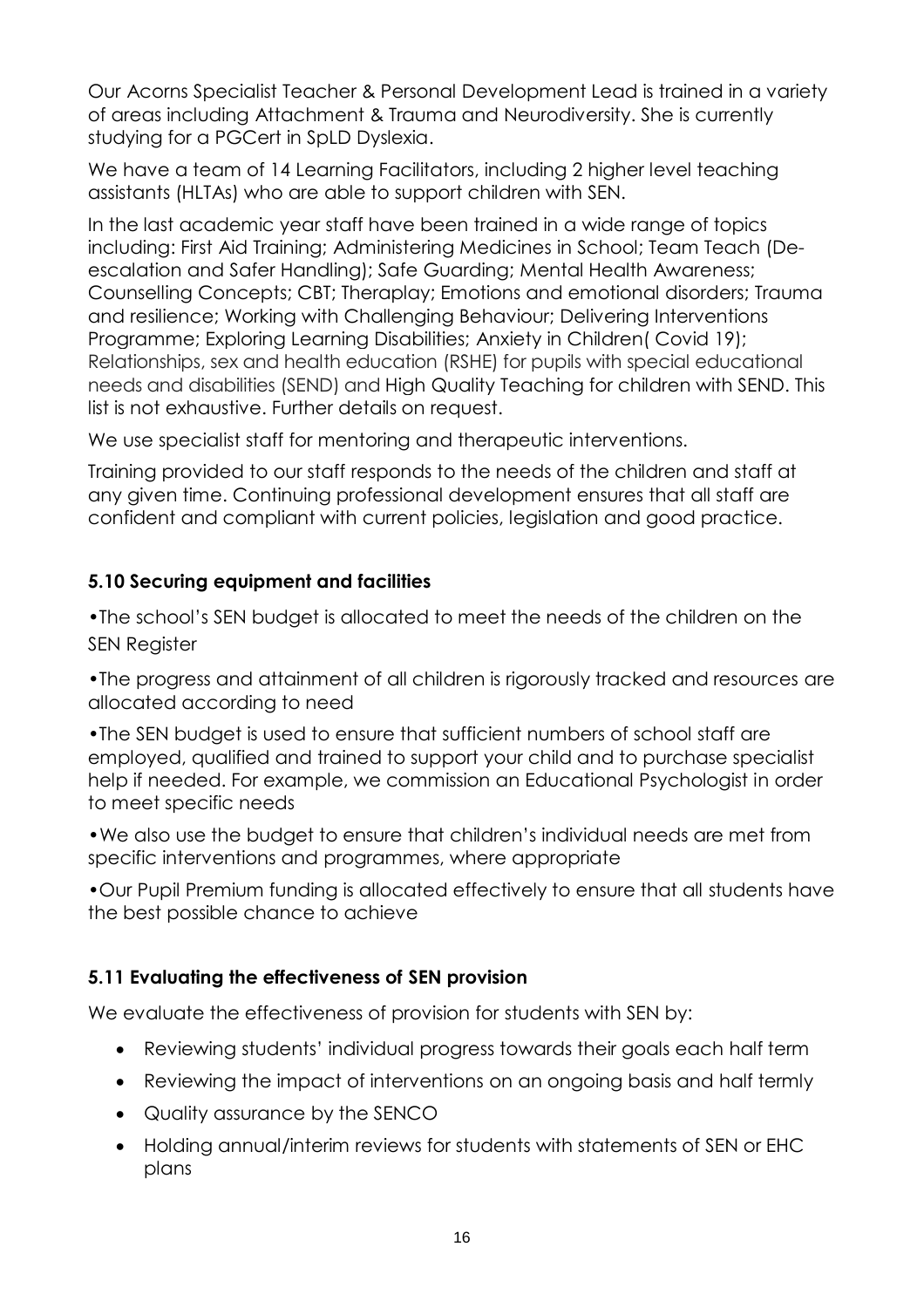Progress and evaluation is reported to the Governor with responsibility for SEN

## **5.12 Enabling students with SEN to engage in activities available to those in the school who do not have SEN**

All children are included in all parts of the school curriculum and we aim for all children to be included on school trips, residentials, etc. We will provide the necessary support to ensure that this is successful. A risk assessment is carried out prior to any off site activity to ensure everyone's health & safety will not be compromised. In the unlikely event that it is considered unsafe for a child to take part in an activity, then alternative activities which will cover the same curriculum areas will be provided in school. School operates a wide-reaching enrichment programme.

We aim to ask new parents and carers about any disability or health condition in the early stages of communication and for parents and carers of children already at the school, we collect information on disability as part of our ongoing open dialogue between home and school.

Meadow Park has access ramps and is situated mainly on the ground floor. We have accessible toilet facilities. Different forms of communication are made available to enable all disabled students to express their views and to hear the views of others if required.

#### **5.13 Support for improving emotional and social development**

We provide support for students to improve their emotional and social development in the following ways:

- A clearly structured behaviour policy and open expectations that all children adhere to
- An anti-bullying policy that has been produced with student input and is supported by all staff. We have a zero tolerance approach to bullying.
- Therapeutic / intervention programme to provide support for students with SEN
- Targeted support for individual students
- Learning Mentor time to support children individually or in groups to ensure their needs are being effectively understood and also help provide them with skills to support their learning in school.
- A wide range of enrichment activities
- Personal Development Curriculum suitable for children with SEMH difficulties
- School Council/Student Voice
- Students with SEN are encouraged to be part of the school council
- Dedicated Well-being Hub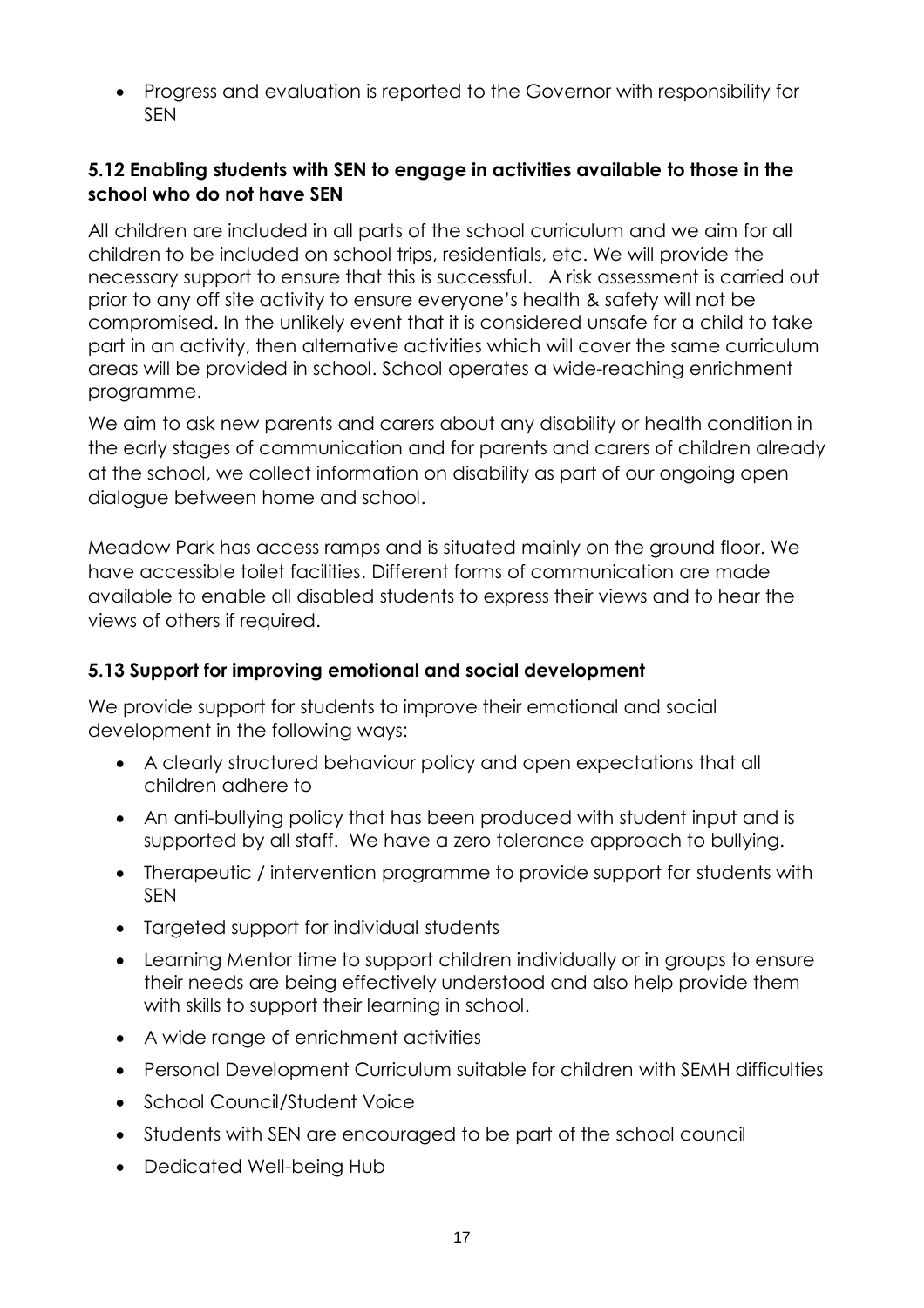## **5.14 Working with other agencies**

Our SENCo is fully qualified and accredited. As a school we work closely with any external agencies that we feel are relevant to individual children's needs within our school including:

- Educational and Clinical Psychologists (we commission our own for our school)
- Psychiatrists
- Paediatricians
- CAMHS Services
- Speech and Language Specialists
- Specialist Teachers, Mentors and Therapists
- Occupational Therapists
- Youth Justice/ Crime Disorder Unit
- Police, Fire Services and other emergency services
- Colleges, further education settings and training organisations
- Youth and play services
- Anti-Social Behaviour Unit
- Housing associations
- Children's Social Care
- School Nursing Services
- KOOTH Counselling
- Smoking Cessation Services
- Drug and Alcohol Misuse Team
- Stronger Families Team
- Multi-Systemic Therapy Team

The above list is not exhaustive and there are many other services we may need to involve as part of a holistic approach to meeting the needs of our students.

## **5.15 Complaints about SEN provision**

At Meadow Park School, it is our aim to provide a first-class education to every child, regardless of need or disability. However, we recognise that occasionally parents/carers may have comments, concerns or complaints regarding their child's SEND provision. We value your feedback and will make every effort to solve issues informally and accommodate parental wishes.

Complaints about SEN provision in our school should be made to the SENCO in the first instance. They will then be referred to the school's complaints policy.

The parents of students with disabilities have the right to make disability discrimination claims to the first-tier SEND tribunal if they believe that our school has discriminated against their children. They can make a claim about alleged discrimination regarding:

• Exclusions